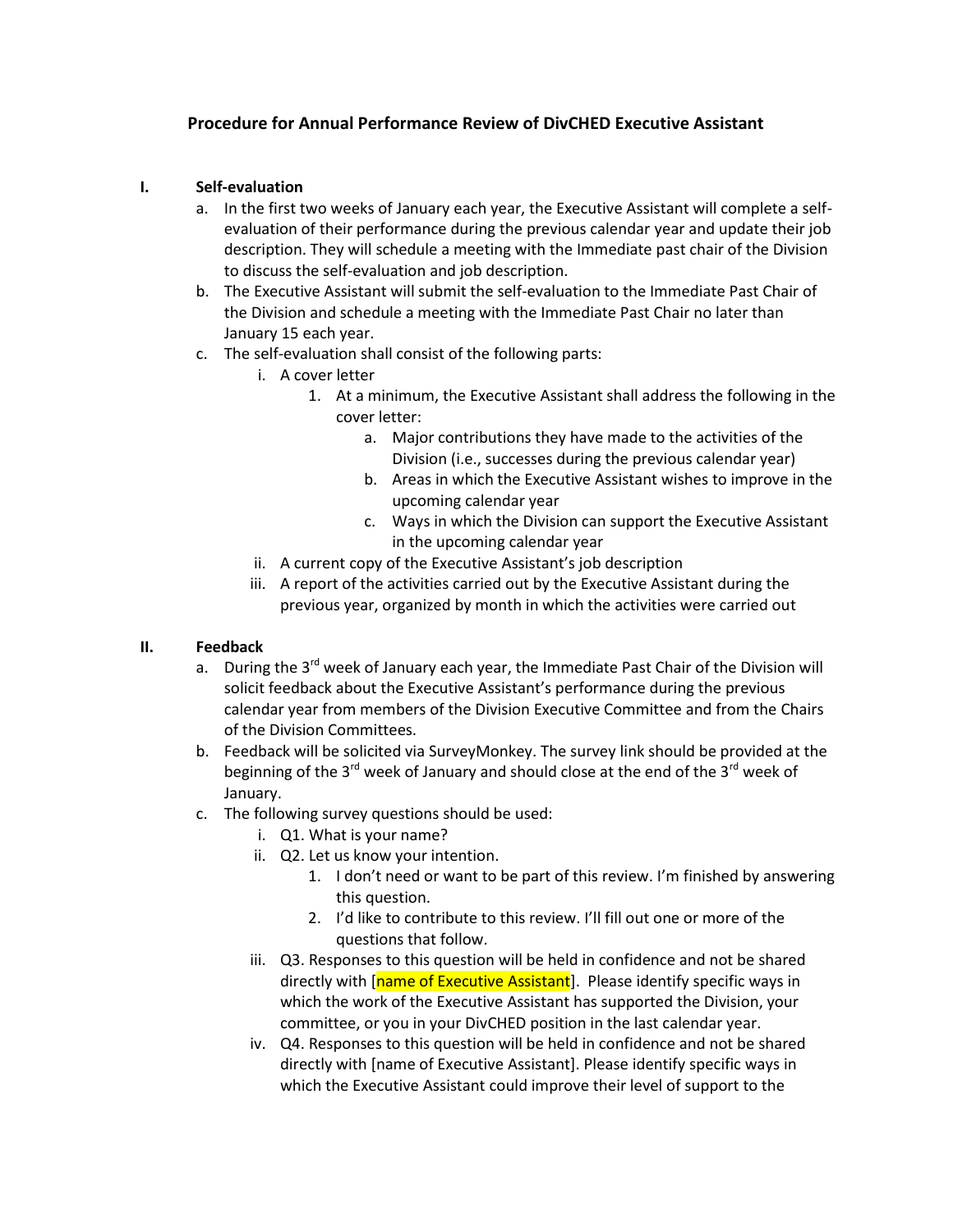Division, your committee, or you in your DivCHED position in the upcoming calendar year.

- v. Q5. Write any comments that can be shared with [name of Executive Assistant] here.
- vi. Q6. Do you have anything else to contribute to this review? If so, please record it here. Thank you!
- d. The following text can be used or modified when sending the survey link to the chairs

Dear ExComm members and Chairs of DivCHED committees,

I am writing to ask for your input on [name of Executive Assistant]'s yearly performance evaluation. We request your input via a short survey: [insert link to survey]

Q#1 asks your name. Q#2 inquires if you have anything to contribute to [name of Executive Assistant]'s review for [year]. If no, you are done. If yes, you have your choice of entering a comment that will be held in confidence or one that can be shared with [name of Executive Assistant].

Quick! Easy! Please make use of this opportunity to send your feedback regarding *[name of Executive* Assistant]'s performance by **[add date the survey closes**].

I will use your comments to construct a performance review letter that I will submit to the Chair Succession, the Finance Committee, and [name of Executive Assistant] by January 31. I will also discuss the content of this letter with [name of Executive Assistant] on our behalf.

Thank you!

e. Instructions for accessing and using the SurveyMonkey tool can be found at the end of this document.

#### **III. Formal Evaluation**

i.

- a. During the 4<sup>th</sup> week of January each year, the Immediate Past Chair of the Division will access the feedback provided via SurveyMonkey and use it to write a formal letter of evaluation.
	- i. The evaluation letter should be written on Division letterhead.
	- ii. The evaluation letter should summarize the feedback provided by the chairs (particularly the information provided in Q3 and Q4), as well as provide an overall evaluation of the Executive Assistant's performance in the previous calendar year.
	- iii. The letter should be accompanied by a document listing the responses to Q5 of the chair survey (Comments about the Executive Assistant's performance that can be shared).
- b. The formal letter of evaluation should be reviewed by members of the Chair Succession before its ultimate submission to the Chair Succession, the Finance Committee, and the Executive Assistant. The final submission should occur by January 31 each year.
	- i. The Chair of the Finance Committee should retain a copy of the evaluation letter.
- c. The Immediate Past Chair should schedule a meeting to discuss the formal letter of evaluation during the first week of February (or as soon as possible thereafter).